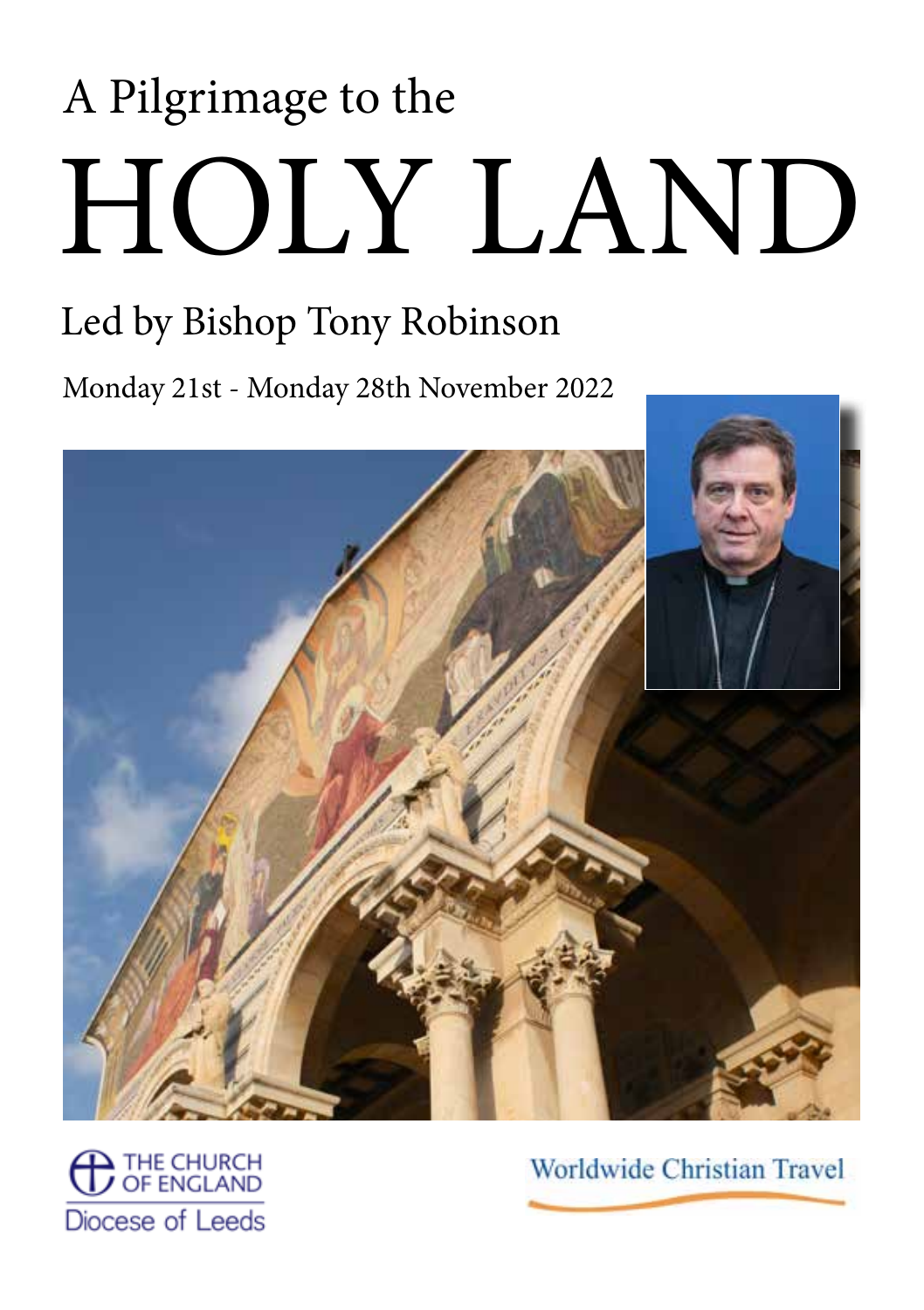*A Pilgrimage to the Holy Land is one of the special moments in most Christians' lives. I hope you will come with me on this pilgrimage and walk in the steps of Jesus. The gospels take on a completely new meaning when we can picture for ourselves the places where they took place 2000 years ago. The Holy Land is sadly a place where there is ongoing disputes over land and government. It will be an opportunity for us to learn more about the present situation from people on the ground who experience these issues daily.*

*We will also be able to help and support our Palestinian brothers and sisters. I look forward to sharing this unique experience with you.*

*The Rt. Rev'd. Tony Robinson Area Bishop of Wakefield*

#### **Monday - Day One**

We meet at Manchester Airport for our non-stop flight to Tel Aviv. On arrival we will be met by our guide and driven north to our hotel in Nazareth.

#### **Tuesday - Day Two**

Nazareth – Basilica of the Annunciation, Old Synagogue Church Cana Mount Tabor – Celebrate Mass Back to Hotel

#### **Wednesday - Day Three**

Drive up to the summit of the Mount of Beatitudes where we will celebrate Mass in the open air overlooking the places where Jesus lived and worked.

We then return to the lake's shores to visit Tabgha and the Church of the Loaves and Fishes. We then proceed to the Church of the Primacy of St Peter before breaking for lunch.

In the afternoon we drive to the ancient fishing village of Capernaum, the centre of Jesus' Galilean Ministry, to view the house of Peter and a partially rebuilt 4th century synagogue built over the site where Jesus may have often preached.

After time for prayer and reflection we leave Capernaum by boat and sail on the Sea of Galilee to the town of Tiberias from where we make our way to our hotel.

#### **Thursday - Day Four**

Farewell to the Galilee and begin our journey south along the Jordan valley. We follow the River Jordan to the oasis city of Jericho, "the Biblical City of Palm Trees" where we stop briefly to view the Mount of Temptation and the Monastery of Qarantal which clings precariously to the face of the mountain, before continuing to the traditional site where John baptised Jesus, which has just reopened after being closed for decades and where we will have an opportunity to renew our own Baptism vows. After a break for lunch we continue a short distance to the shores of the Dead Sea to visit the historic site of Qumran (where the Dead Sea scrolls were found) and the remains of an Essene Monastery where the scrolls probably originated. We will then have an opportunity to experience the unique sensation of floating in the mineral-laden waters of the Dead Sea. Late afternoon we leave the Dead Sea area and proceed up through the hills of the Judean wilderness towards Jerusalem. We will stop briefly on the summit of Mount Scopus for a breathtaking view of the old city of Jerusalem and it's beautiful surrounding medieval walls before proceeding down to the Old City and check-in to our hotel within it's walls.

Dinner and overnight stay in Bethlehem.

#### **Friday - Day Five**

We spend the morning in and around Bethlehem. We visit the places associated with the birth of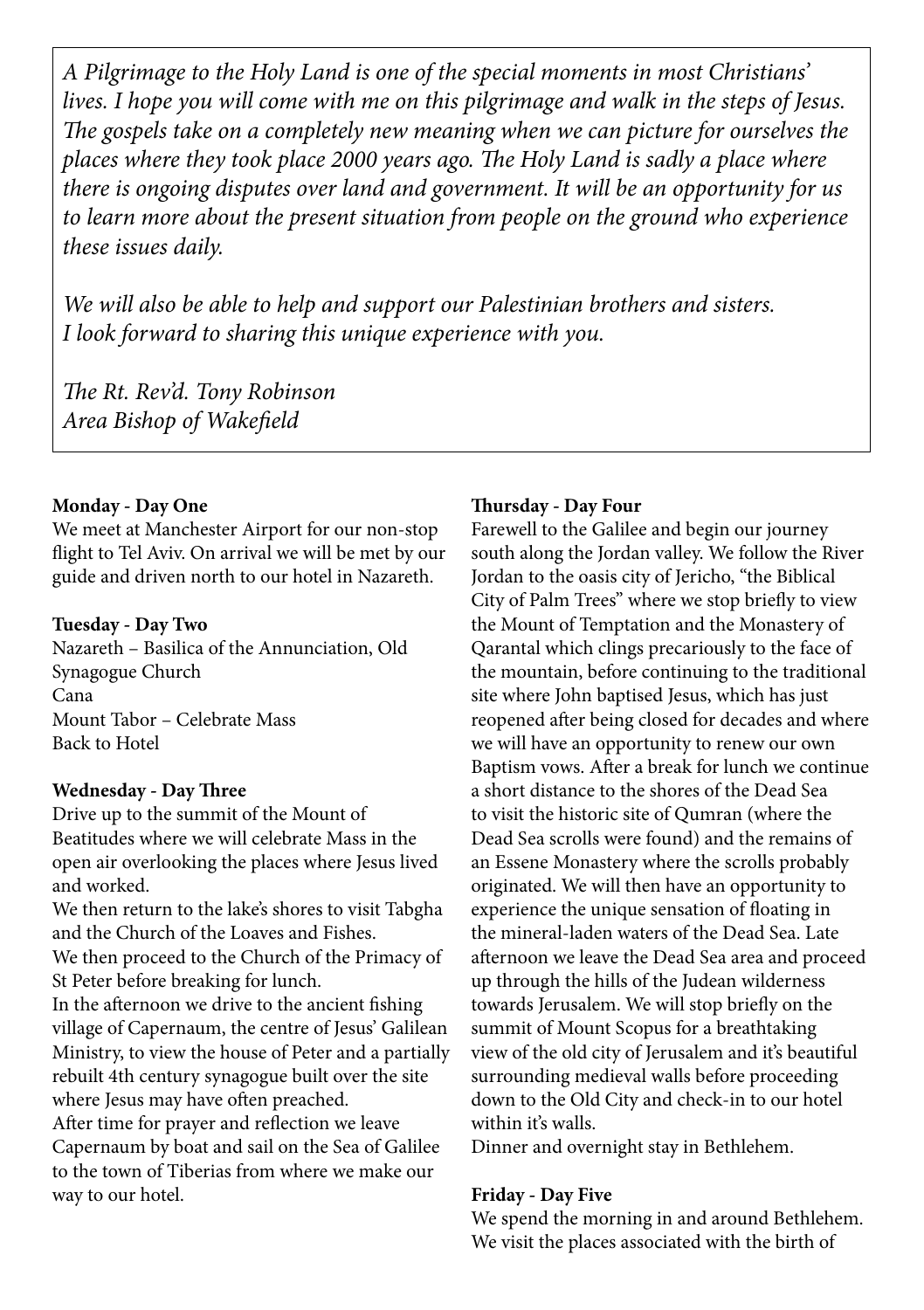Jesus and get a sense of the lives of modern-day Christians in Bethlehem. Visit the Shepherds' Fields, and the Church of the Nativity. We will also have a tour of one of the three major refugee camps in the city and see the signs of hope. After a break for lunch we leave Bethlehem and return to Jerusalem and the to the summit of the Mount of Olives for another amazing view of the old walled city. We recall the Palm Sunday route and visit places associated with particular events in the gospels as we slowly make our way downhill. We start at Bethphage, the traditional starting point of the procession of palms and in the course of our journey will visit the Church of the Pater Noster, where we recall Jesus' teaching of the Lord's Prayer to his disciples and the Church of Dominus Flevit, where Jesus wept over the fate of the city. Finally, we reach the Garden of Gethsemane and the dark and brooding Church of All Nations where we recall Jesus' agonised prayers prior to his arrest and the failure of his closest friends to keep awake and watch with him. Return to our hotel. Dinner and overnight stay in Jerusalem.

#### **Saturday - Day Six**

After an early breakfast we drive to Mount Zion to explore the holy sites. It was here that the earliest Christian community lived in the days following the resurrection. Here we will find a site commemorating both the Upper Room used for the Last Supper as well as the descent of the Holy Spirit at Pentecost and a striking abbey in honour of the Dormition of the Virgin Mary. The principal focus of the morning, however, will be a visit to the church of St Peter in Gallicantu, built at the top of an ancient set of steps which leads up from the City of David to what is believed to have been the residence of the High Priest. Many believe that Jesus himself was led up these steps to his trial by the authorities. We will celebrate Mass here.

After a break for lunch we walk the Way of the Cross through the narrow streets of the Old City of Jerusalem, culminating in the extraordinary Church of the Holy Sepulchure, believed to be built over the site of Jesus' crucifixion, burial and resurrection. The rest of the afternoon will be free to revisit favourite sites or to wander through the fascinating alleys of the Old City. Overnight stay in Bethlehem.

#### **Sunday - Day Seven**

This morning we make our way to Mount Zion to celebrate Mass at the Abbey of the Dormition. Late morning we drive over to West Jerusalem to visit the Yad Vashem holocaust memorial museum and park. After a break for lunch we return to our hotel. The rest of the day will be free to explore the Old City and revisit sites of particular interest. After dinner we are invited to a talk about the Christians of Gaza and their plight. Overnight stay in Bethlehem.

#### **Monday - Day Eight**

#### *Depending on time of flights.*

We drive to the village of Ein Karem, venerated as the birthplace of John the Baptist and we will end the day by visiting a church associated with Mary's meeting with her cousin Elizabeth. We will bring our pilgrimage to a close with worship here, before breaking for lunch. In the afternoon we drive down to Tel Aviv's Ben Gurion airport to join our return flight to Manchester.

#### *Itinerary subject to change*

#### **Price £1460**

#### **What the price includes**

- Return flights from Manchester to Tel Aviv (Details of flight numbers and times have not yet been finalised)
- Accommodation in good quality hotels in twin bedded rooms with private facilities on half board basis
- Transfer of passengers and baggage
- Sightseeing as in itinerary
- Services of a fully qualified English speaking guide
- Travel by air-conditioned coaches
- Entrance fees, gratuities, service charges and porterage
- Airport taxes
- ATOL Protection Contribution\*

#### **Not included in the price**

- Travel between home and UK airport
- Lunches
- Single supplement £350 per person
- Items of a personal nature
- Travel insurance including COVID-19 cover
- Any costs related to COVID-19 testing (PCR and Serology testing etc)